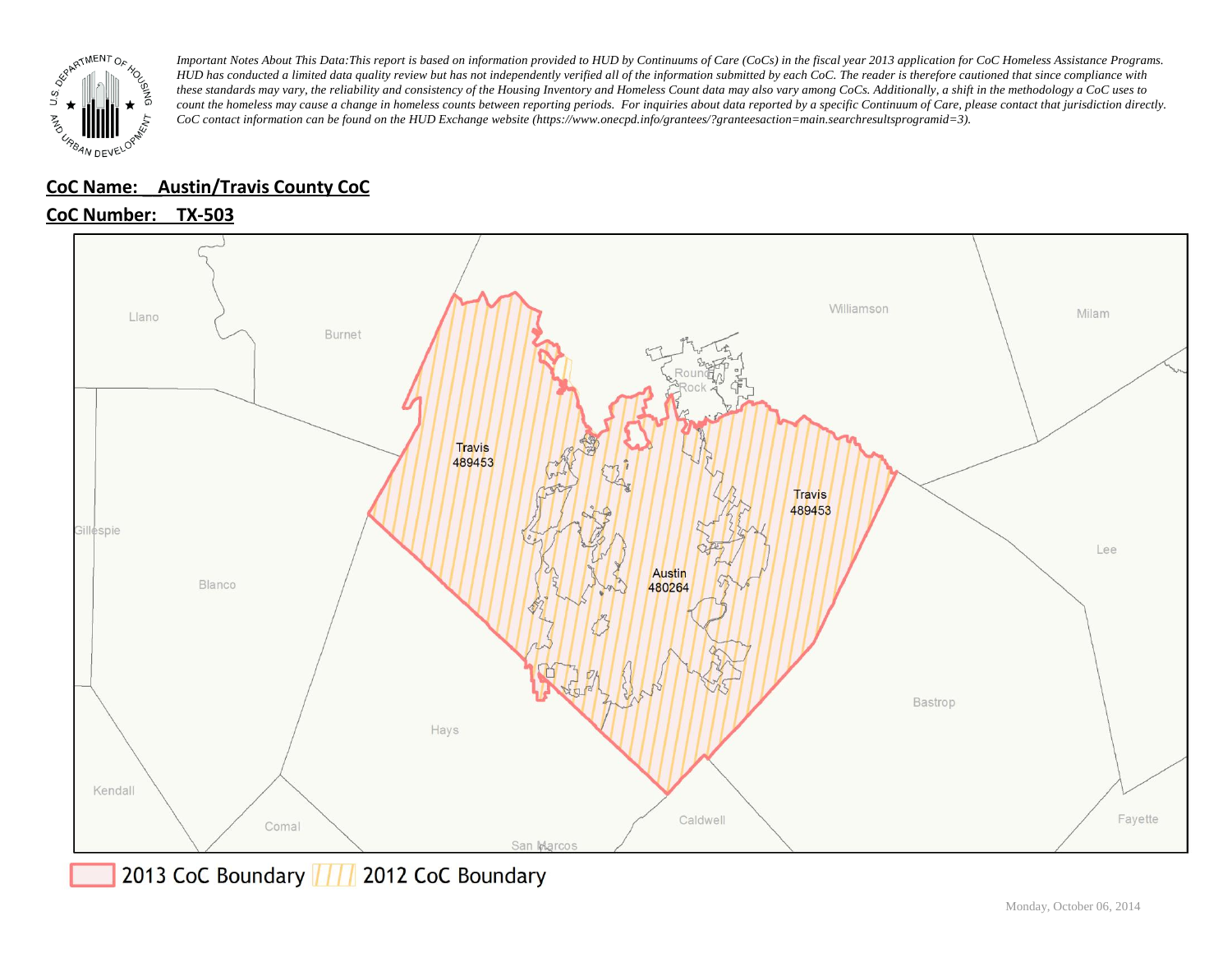

#### **CoC Name: \_\_ Austin/Travis County CoC**

#### **CoC Number: TX-503**



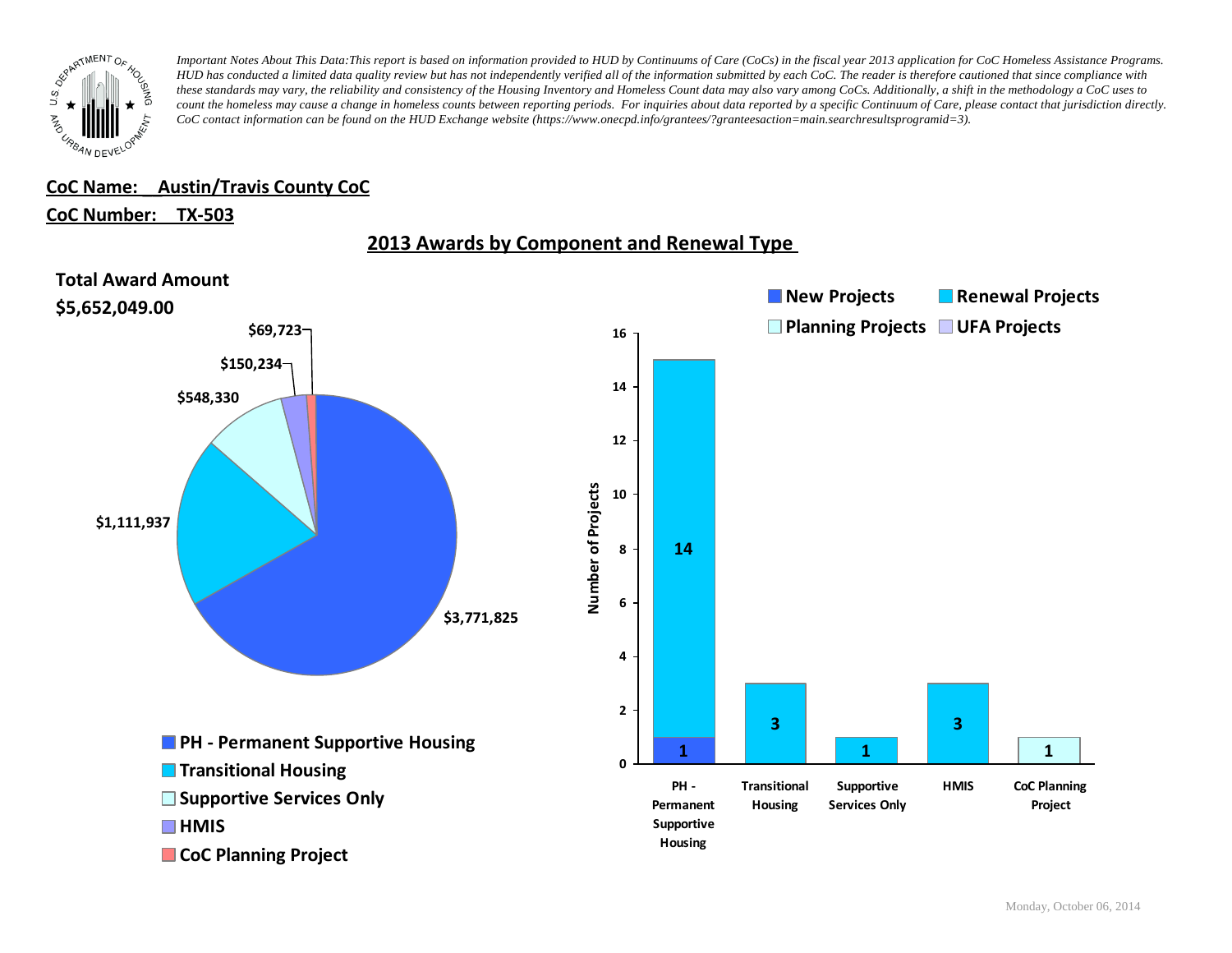

#### **CoC Name: \_\_ Austin/Travis County CoC**

#### **CoC Number: TX-503**



# **2013 Housing Inventory Summarized by Target Population and Bed Type**

**\* Mixed beds may serve any target population**

**\*\*Adult & Child and Adult & Child Beds refer to beds for households with one adult and at least one child under age 18**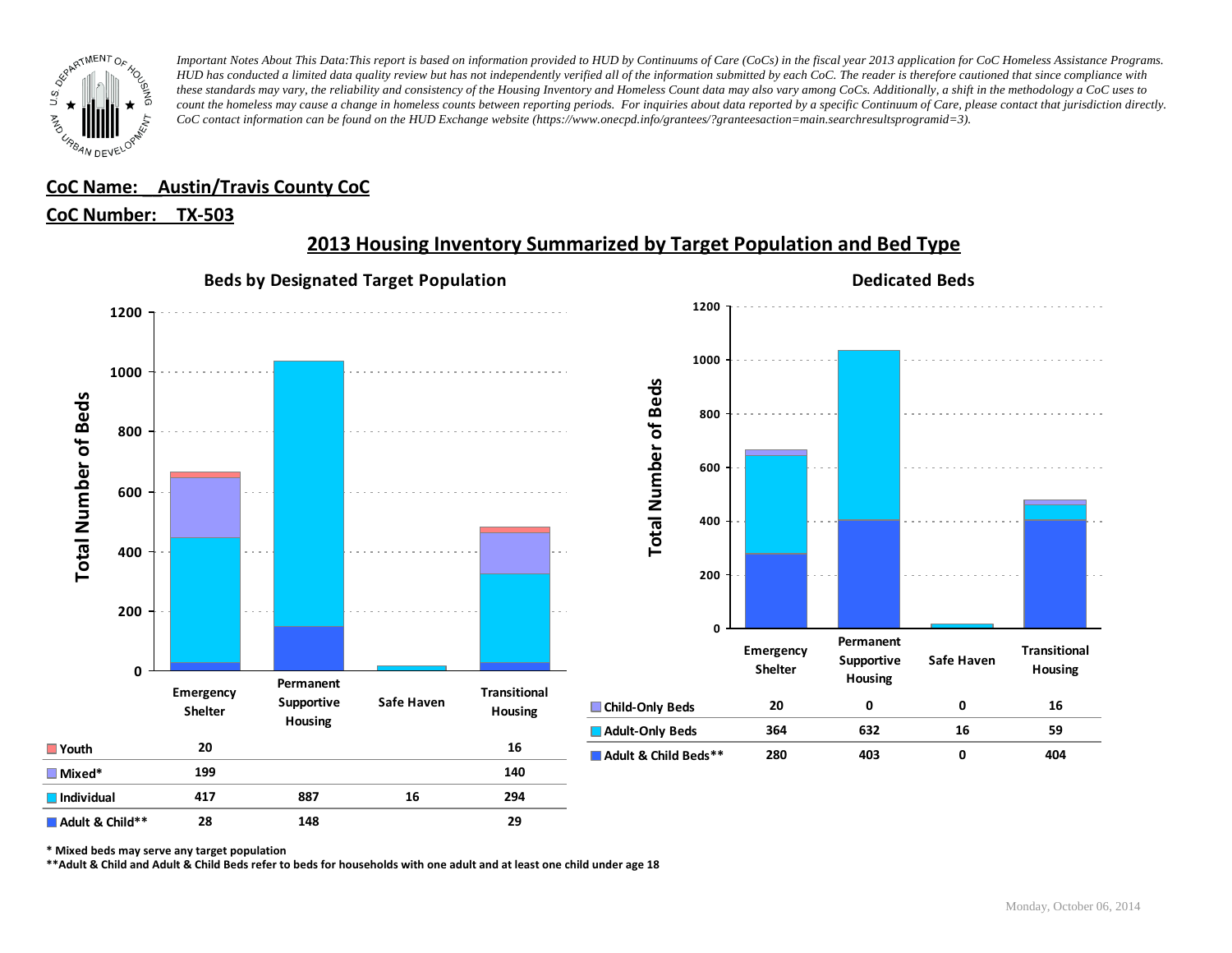

# **CoC Name: \_\_ Austin/Travis County CoC**

#### **CoC Number: TX-503**

# **2013 Point in Time Count Summarized by Household Type**



\* Safe Haven programs are included in the Transitional Housing category.

¹This category includes single adults, adult couples with no children, and groups of adults. ²This category includes households with one adult and at least one child under age 18.

<sup>3</sup>This category includes persons under age 18, including children in one-child households, adolescent parents and their children, adolescent siblings, or other household configurations composed only of children.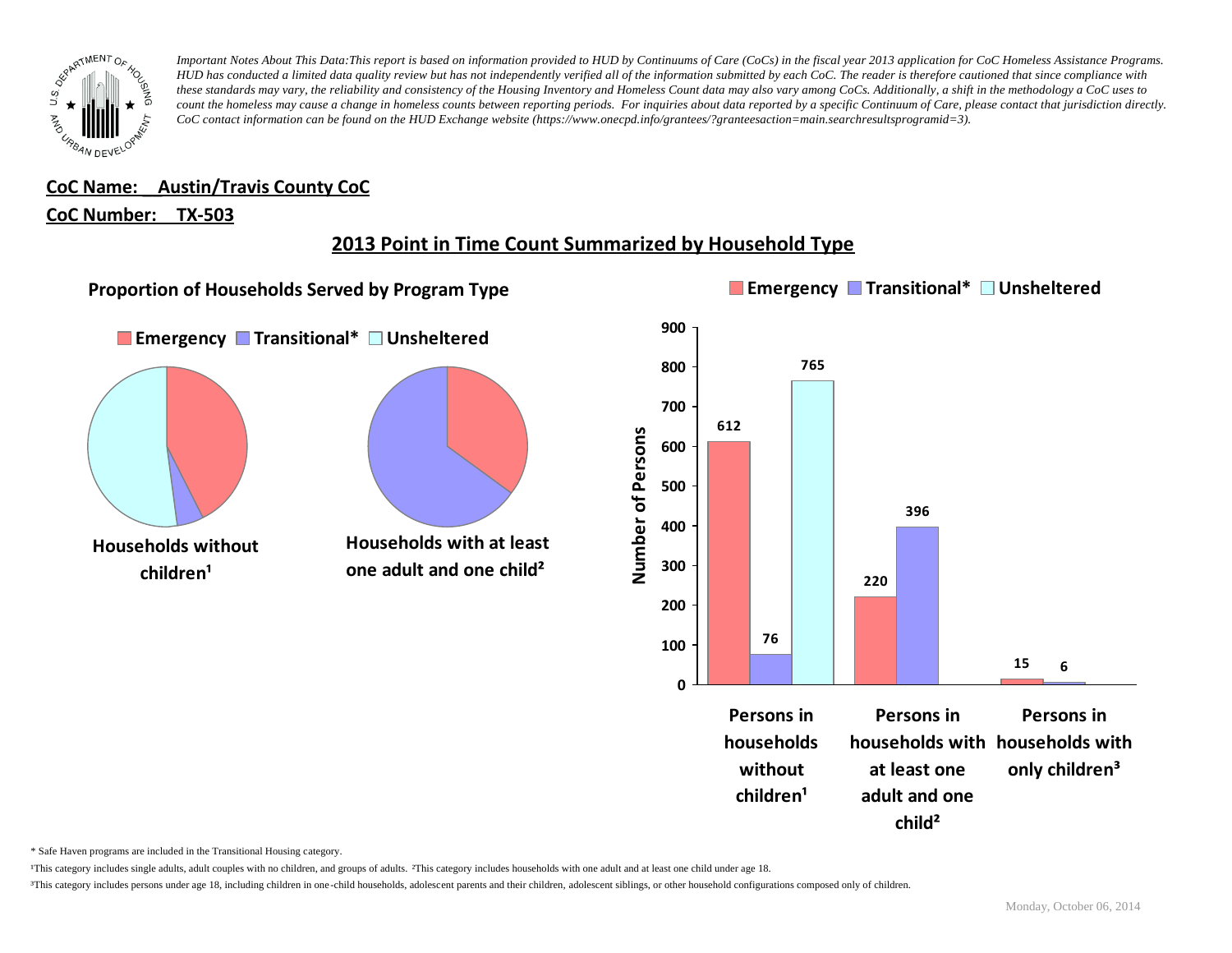

#### **CoC Name: \_\_ Austin/Travis County CoC** ¹This category includes single adults, adult couples with no children, and groups of adults. ²This category includes households with one adult and at least one child under age 18.

# <u>CoC Number: TX-503</u>



**2013 Point-In-Time Count Proportion of Persons in each Age Group by Household Type**

\* Safe Haven programs are included in the Transitional Housing category.

¹This category includes single adults, adult couples with no children, and groups of adults. ²This category includes households with one adult and at least one child under age 18.